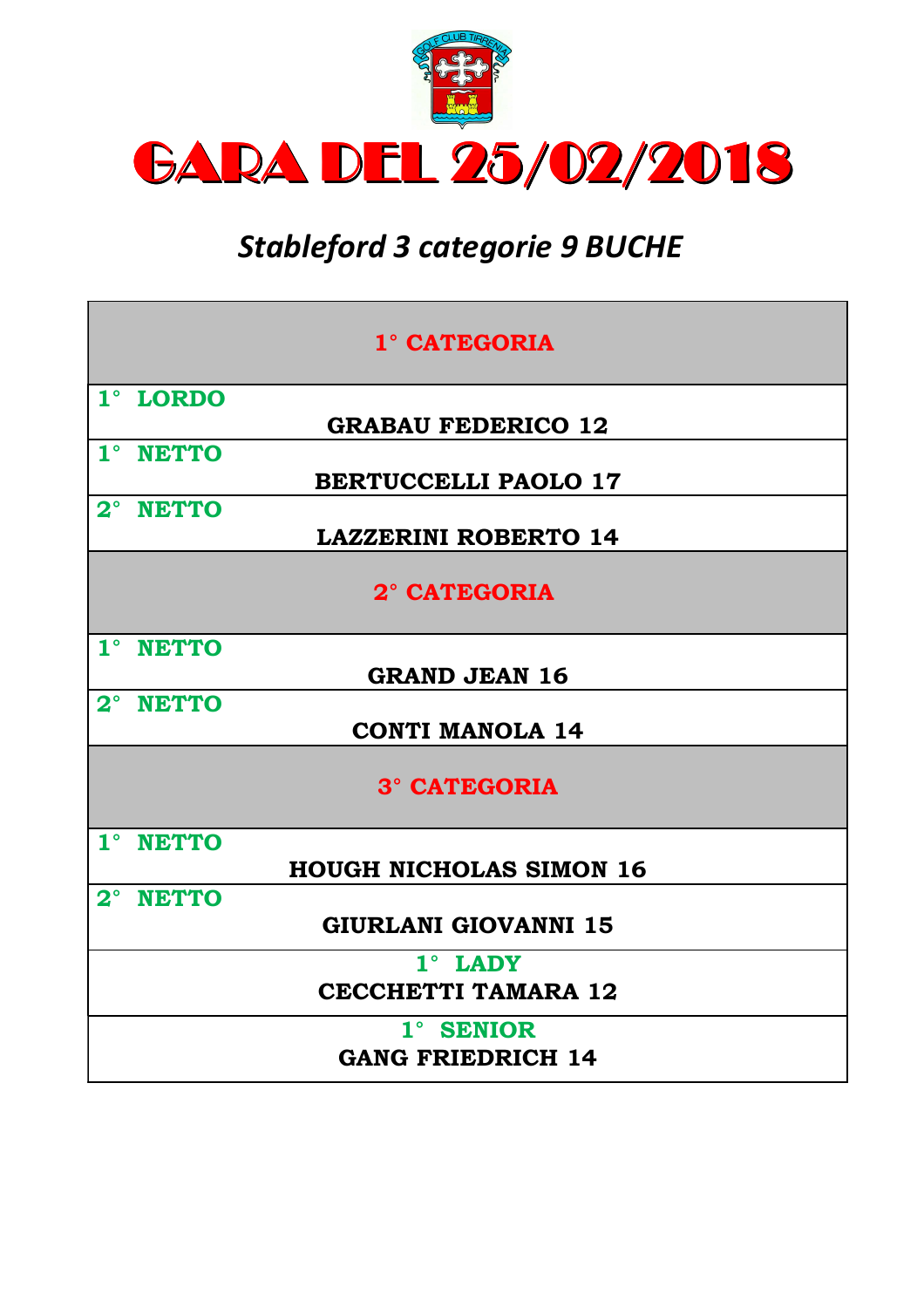CLASSIFICA Singola Parziale Gener. Lordo Stableford - 1° Giro

domenica 25 febbraio 2018 15.05.11 Pagina 1 di 1

#### **Classifica PARZIALE**

|              | Clas. Giocatore              | <b>Club</b>            | Hcp    | <b>Totale</b>  |
|--------------|------------------------------|------------------------|--------|----------------|
| $1^{\circ}$  | <b>GRABAU FEDERICO</b>       | <b>TIRRENIA</b>        | 12S    | 12             |
| $2^{\circ}$  | <b>BERTUCCELLI PAOLO</b>     | <b>TIRRENIA</b>        | 11S    | 11             |
| $3^\circ$    | <b>LAZZERINI ROBERTO</b>     | FIRENZE UGOLINO        | 12S    | 8              |
|              | <b>GRAND JEAN</b>            | <b>ESTERO</b>          | 17S    | 8              |
| $5^\circ$    | <b>TESSIERI STEFANO</b>      | <b>TIRRENIA</b>        | 16 S   | $\overline{7}$ |
|              | <b>GEMIGNANI ALESSANDRO</b>  | <b>TIRRENIA</b>        | 19     | $\overline{7}$ |
| $7^{\circ}$  | PANNACCI EMILIANO            | <b>TIRRENIA</b>        | 17 S   | 6              |
|              | <b>REITANO MASSIMO</b>       | <b>SARZANA</b>         | 22 S   | 6              |
|              | NOTTOLINI CARLO ALBERTO      | <b>ALISEI PIETRASA</b> | 12 S   | 6              |
| $10^{\circ}$ | <b>GANG FRIEDRICH</b>        | <b>TIRRENIA</b>        | 25 S   | 5              |
|              | <b>GIURLANI GIOVANNI</b>     | <b>VICOPELAGO</b>      | 25 S   | 5              |
|              | <b>MEINI STEFANO</b>         | <b>TIRRENIA</b>        | 23 S   | 5              |
| $13^\circ$   | <b>CONTI MANOLA</b>          | <b>TIRRENIA</b>        | 21 S L | 4              |
|              | <b>HOUGH NICHOLAS SIMON</b>  | <b>SARZANA</b>         | 29     | 4              |
| $15^{\circ}$ | SIVIGLIA FRANCESCO           | <b>SARZANA</b>         | 36     | $\overline{2}$ |
|              | <b>CECCHETTI TAMARA</b>      | <b>TIRRENIA</b>        | 30 S L | $\overline{2}$ |
| $17^{\circ}$ | <b>GIVOLETTI MICHELA</b>     | <b>ALISEI PIETRASA</b> | 36 S L | 1              |
| $18^\circ$   | <b>BIGINI SARA</b>           | <b>SARZANA</b>         | 30 S L | $\Omega$       |
| 19°          | <b>MARIUCCI STEFANO</b>      | <b>TIRRENIA</b>        | 15     | N.P.           |
|              | <b>GENNAI CARLO</b>          | <b>TIRRENIA</b>        | 17S    | N.P.           |
|              | RONCARI ANDREA               | <b>TIRRENIA</b>        | 16     | N.P.           |
|              | <b>BRIGLIA MIRKO GABRIEL</b> | <b>CINQUE LAGHI</b>    | 36 J   | N.P.           |
|              | PISANI JOHN                  | <b>TIRRENIA</b>        | 26 S   | N.P.           |
|              | D'ALFONSO MARIA LUISA        | <b>TIRRENIA</b>        | 31 S L | N.P.           |
|              | RUELLE GIOVANNA              | <b>TIRRENIA</b>        | 20 S L | N.P.           |
|              | <b>TESTA ROBERTO</b>         | <b>TIRRENIA</b>        | 28 S   | N.P.           |
|              | <b>FRANZINI TULLIO</b>       | <b>TIRRENIA</b>        | 18 S   | N.P.           |
|              | <b>PINI MONICA</b>           | <b>TIRRENIA</b>        | 28 S L | N.P.           |
|              | <b>MASTROCINQUE SUSANNA</b>  | <b>TOSCANA</b>         | 36 S L | N.P.           |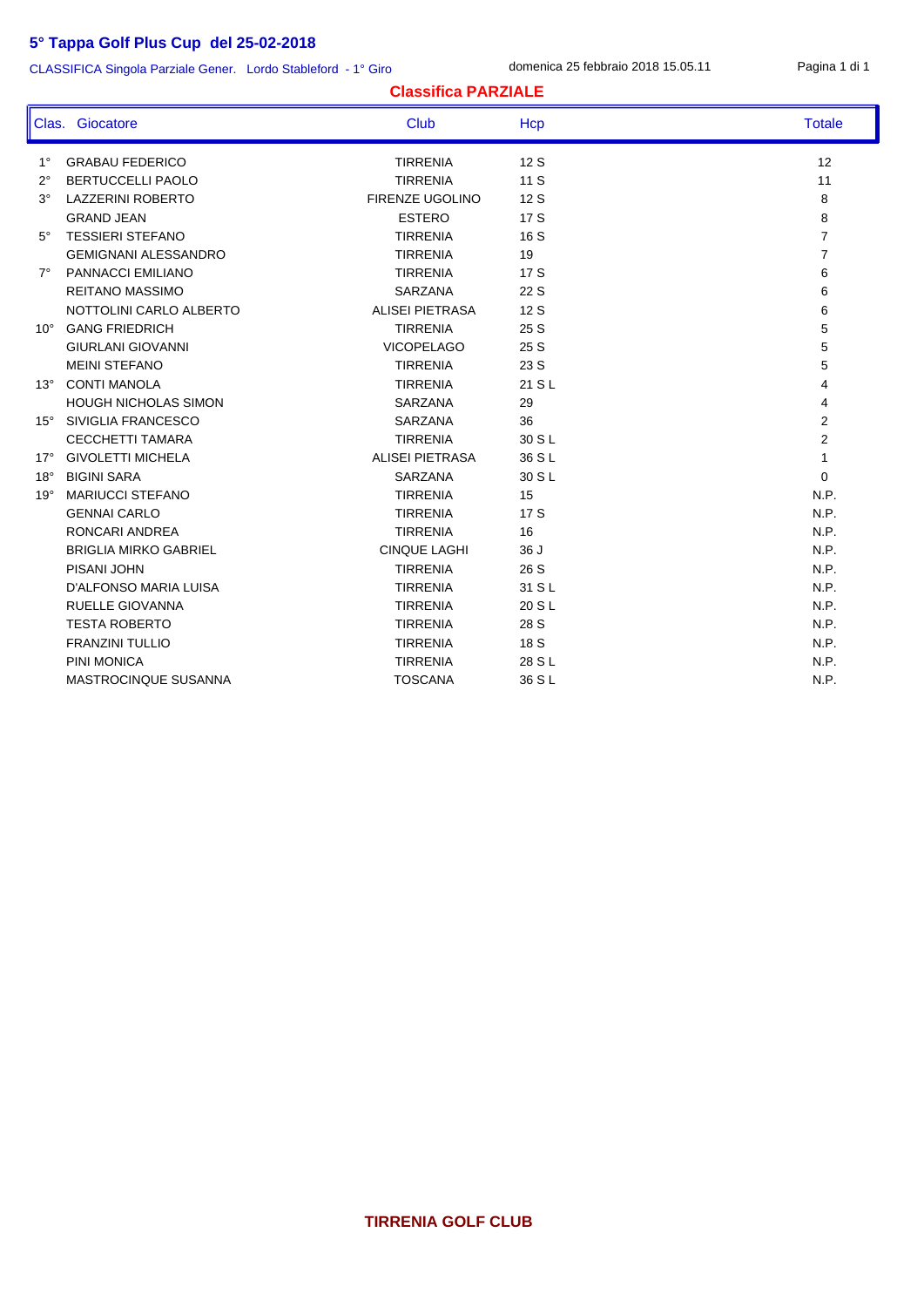CLASSIFICA Singola Parziale Gener. 1° Categoria Netto Stableford - 1° Giro

domenica 25 febbraio 2018 15.04.59 Pagina 1 di 1

#### **Classifica PARZIALE**

| 'Clas.<br>Giocatore                                                                                                                                          | Club                                                                            | Hcp                      | Totale               |
|--------------------------------------------------------------------------------------------------------------------------------------------------------------|---------------------------------------------------------------------------------|--------------------------|----------------------|
| <b>GRABAU FEDERICO</b><br>$1^{\circ}$<br><b>BERTUCCELLI PAOLO</b><br>$2^{\circ}$<br>LAZZERINI ROBERTO<br>$3^\circ$<br>NOTTOLINI CARLO ALBERTO<br>$4^{\circ}$ | <b>TIRRENIA</b><br><b>TIRRENIA</b><br><b>FIRENZE UGOLINO</b><br>ALISEI PIETRASA | 12S<br>11S<br>12S<br>12S | 18<br>17<br>14<br>12 |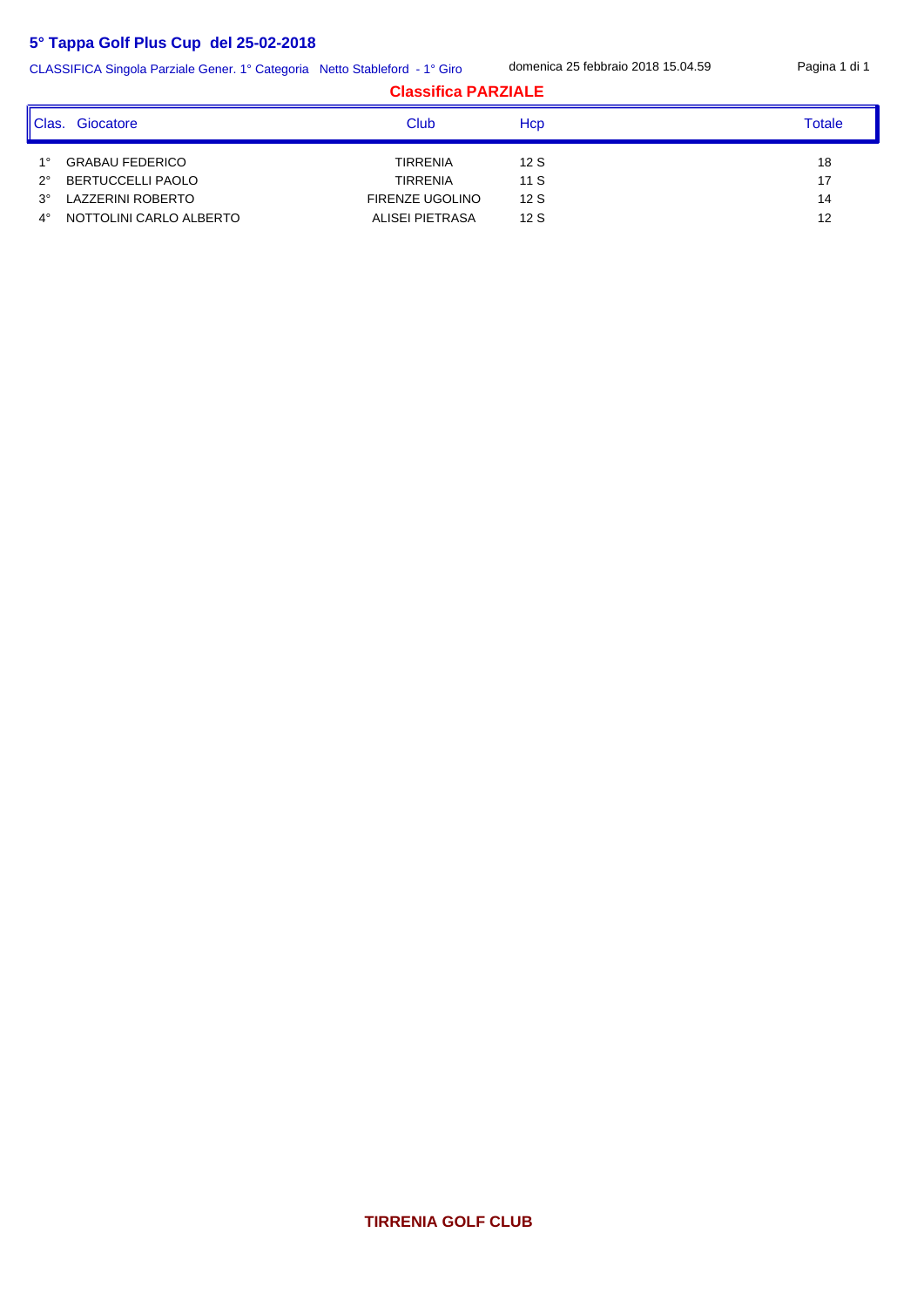CLASSIFICA Singola Parziale Gener. 2° Categoria Netto Stableford - 1° Giro domenica 25 febbraio 2018 15.04.48 Pagina 1 di 1

| <b>Classifica PARZIALE</b>              |                 |        |               |
|-----------------------------------------|-----------------|--------|---------------|
| Clas. Giocatore                         | Club            | Hcp    | <b>Totale</b> |
| <b>GRAND JEAN</b><br>$1^{\circ}$        | <b>ESTERO</b>   | 17S    | 16            |
| <b>CONTI MANOLA</b><br>$2^{\circ}$      | <b>TIRRENIA</b> | 21 S L | 14            |
| <b>TESSIERI STEFANO</b>                 | <b>TIRRENIA</b> | 16 S   | 14            |
| $4^{\circ}$<br><b>PANNACCI EMILIANO</b> | <b>TIRRENIA</b> | 17S    | 13            |
| <b>GEMIGNANI ALESSANDRO</b>             | <b>TIRRENIA</b> | 19     | 13            |
| $6^{\circ}$<br>MARIUCCI STEFANO         | <b>TIRRENIA</b> | 15     | N.P.          |
| <b>GENNAI CARLO</b>                     | <b>TIRRENIA</b> | 17S    | N.P.          |
| RONCARI ANDREA                          | <b>TIRRENIA</b> | 16     | N.P.          |
| RUELLE GIOVANNA                         | <b>TIRRENIA</b> | 20 S L | N.P.          |
| <b>FRANZINI TULLIO</b>                  | <b>TIRRENIA</b> | 18 S   | N.P.          |

#### **TIRRENIA GOLF CLUB**